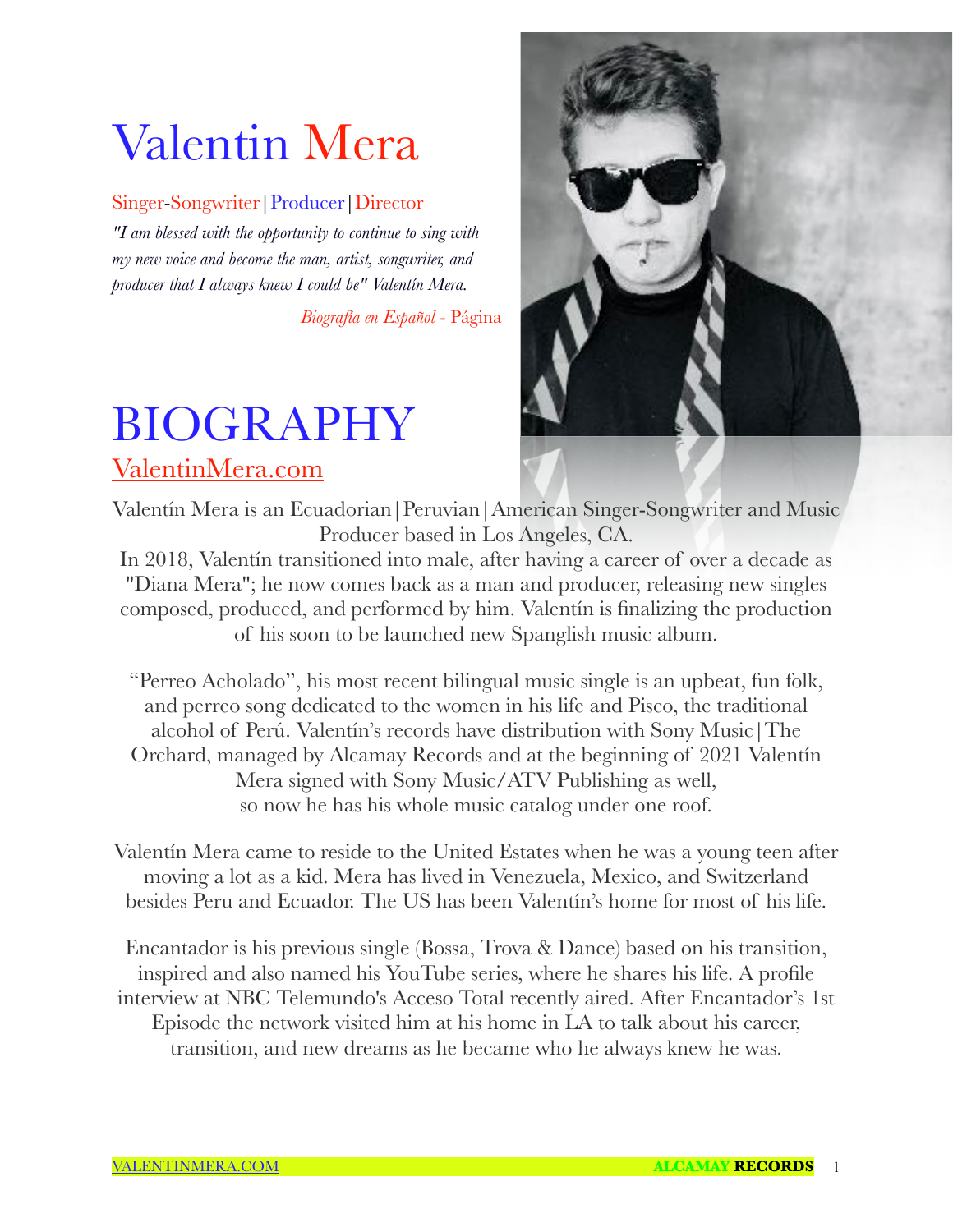Valentín Mera's music is available for streaming and downloading on 50 global music platforms; has released 12 original singles in 2019 while experiencing a drastic vocal change. Mera directed 5 music videos that he shot with his iPhone, released 2 singles, including Perreo Acholado and launched his Series Encantador during the pandemic in 2020.

Valentín has fun recording any genre he feels attracted to, and so far he is having fun with trap, urban, electronic, alternative, indie, folk, cumbia, dubstep, trova, dance, reggaetón, pop, balada, salsa, and chill pop.

Before Valentín Mera's transition in 2018, as his former self "Diana Mera" his work was featured on:

 $\frac{1}{\sqrt{2}}$  , and the set of the set of the set of the set of the set of the set of the set of the set of the set of the set of the set of the set of the set of the set of the set of the set of the set of the set of the

Univision, Televisa, CNN, Telemundo, Azteca, Univision, Caracol, Ecuavisa and MTV-Español.

"Diana Mera" made history at the Latin Billboard Awards in 2012 for kissing a woman at a main red carpet event for the 1st time in Latam history, while signed with Universal Music. The press started calling them "El Beso Billboard".

Performed live shows at:

Universal Music City Walk, House of Blues, and Hard Rock Cafe in Hollywood, CA. Sold out shows at The Orpheum Theater, The Arsht Center, and festivals like La Campesina Radio, La Academia US Plaza Mexico, Festival Internacional LGBT Coyoacan, Mexico, Paramount Music Studios to mention a few highlights.

During a music hiatus, Mera worked behind the scenes and became a part of Production Teams for Viacom, MTV, Telemundo, Mun2, Bravo, Nickelodeon, and Netflix. Mera's favorite projects will always be Barbra's Netflix Music Special and Maluma's music video "Sin Contrato".

*Fact & Contact Info Sheet Continues next…*

—————————————

## FACT SHEET